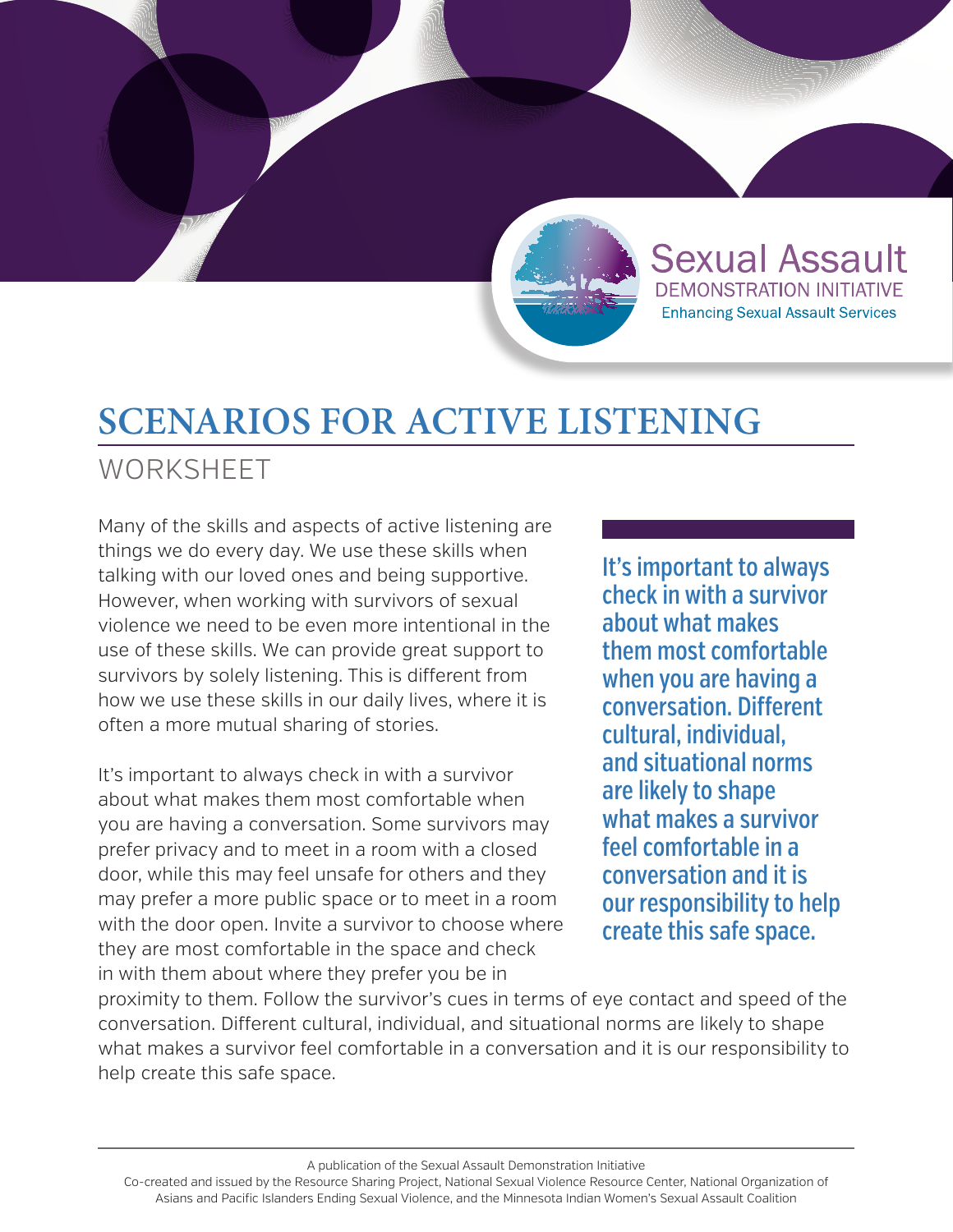**The following activity can be done in small groups or individually.**

**Review the scenarios below and discuss or journal your response to the following question: What active listening skills may help you to understand and support each survivor?**

### **[ SCENARIO #1 ]**

Angela is a 43-year-old Latina woman who was sexually abused by her brother, David. Angela never told anyone. Until recently, she has been using coping strategies that have been helpful and thought she had put the abuse behind her. Recently, Angela's 13-year-old niece, Trinity, revealed that David has been sexually abusing her as well. Trinity is pregnant because of David's abuse. Angela calls the helpline and is distraught with guilt and shame. She hasn't been able to sleep or eat for days.

### **[ SCENARIO #2 ]**

Charlie is a 32-year-old, Native American man who was sexually assaulted while serving in the Army. He is experiencing Post Traumatic Stress Disorder and walks into your organization because the VA in the area will no longer assist him when he calls on the anniversary of his assault. He often feels suicidal during this time of year and he doesn't know what to do. He has attempted suicide once before but doesn't have a specific plan to attempt again, but he is nervous and is feeling out of control and wants to talk with someone who he hopes won't judge him.

# **[ SCENARIO #3 ]**

Alyssa is a 60-year old African American woman with chronic health conditions resulting from a history of sexual victimization. She has used your agency hotline on occasion over the years when she was experiencing flashbacks. She is contacting you now wanting assistance with advocacy with her insurance company and primary care physician. She was denied coverage due to a preexisting condition when she recently

changed plans and doesn't know what to do. She has also been asking her doctor to help coordinate care between several specialists that she is seeing for both mental health and physical health needs. She is asking if you would come with her to her next doctor's appointment since she feels that she isn't being listened to by her doctor. This